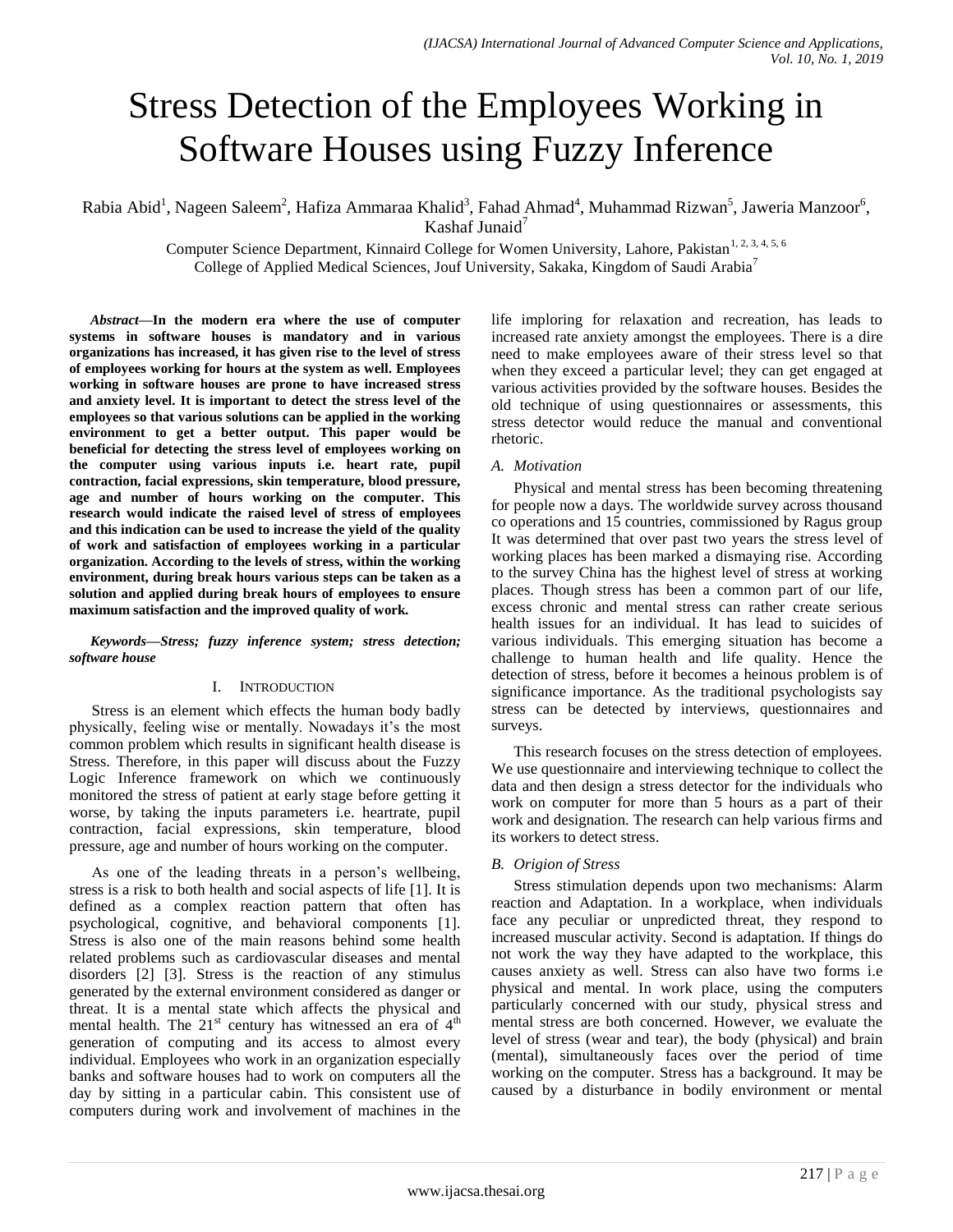working strategy of the individual. This disturbance may be due to family background.

*C. Reasons and Effects of High Stress Levels in Individuals working in Organization*

Stress in Pakistan has grown to an alarming level in the workplaces. There are various types of stress and the reasons are numerous:

Decreased Job satisfaction and motivation level of employees

- Work overload
- Time pressure
- Poor environment
- Mismanaged Organizational Structure
- Constant Work on machines and systems.

The motivational level of employees is constantly decreasing due to various other reasons. This research will focus on the one cause and depict how the awareness of stress will change the lives of individuals. Sadly, our employees these days are not aware for the reasons of their raised level of anxiety and this study will elucidate that how working on systems for a long period of time would lead to raise both physical and mental stress.

Stress has become a leading factor of causing various diseases amongst individuals. It is most common amongst youngsters and employees dissatisfied at work. Anxiety leads to various problems that can be affect memory, physique and appearance as well. The individuals who pay less heed to their raised anxiety level and do not take steps to decrease it may suffer from decreased lifetime and various health problems as well. There are several body systems getting affected immediately by stress which include blood pressure, cholesterol concentration and heart rate. The long terms effects of stress include blurred vision, coronary heart diseases, mental illness, disturbed eating patterns and mismanaged and broken families. It has become very important to not only detect but to decrease the levels of anxiety of the employees to increase the output level and ultimately raise the economy of any country. Satisfaction, happiness and better working environment is the way to get maximum output from the working individual class.

## II. LITERATURE REVIEW

Detection of stress based on inputs has been a vital contribution to the existing society where depression has reached up to an alarming level. Many researches are there for the purpose. However, there approach is with limited parameters and majorly based on theory.

Berbano [1] discussed the detection of mental state by Electroencephalography wave analysis using Artificial Neural Network. Bilal Ahmad et al. [2] elucidates how stress has reached to maximum in Pakistan and what are the core reasons to the problem. Neil Schneiderman et al explains the singnificance of therapists and how this psychosocial interventions have lead to decreased the acute disease.[3] Sriramprakash. S et al worked on welchers algorithm for detection of stress [8].

Huijie Lin et al. [4] used social interactions, activities and behavior for detecting the stress states of the people later recommended that the user should go for health consultant or doctor. The research shows also approaches a graph which locates shortest path to the hospital. Dr Ghazala Kausar [5] beautifully depicts how women have been a victim of stress over past few years in the working environment, carrying out a survey which resulted in most of the women as a depression sufferer. The reasons, effects and solutions of anxiety at work places have also been discussed by Michie S [6]. Bhokare et al. [7] develops a magnificent system which deduces that the stress level of a person is closely related to the anxiety of the other based on mutual friendship and interactions over social media.

Ankita Tiwari, and others [9] examined on the influence of yoga before and after on the brain of patients who suffered from anxiety. They have elaborated that there is a gigantic dissimilarity between, practicing of Yoga (before & after) and brain waves. Therefore, this is substantiated in the proposed research that yoga is straightly affecting our mental state.

A. de Santos Sierra et al. [10], have industrialized a fuzzy logic system to identify stress in real-time scenario. Most of these tactics use detailed learning or SVM to determine the level of stress of a single person. But, no description related to the data used in the training stage of these intelligent systems is provided.

A recent study [11] presents a model to detect stress centered on two vital factors namely, heart/echo rate (HR) and GSR. This system utilizes fuzzy logic to represent the vital factors. Furthermore, the stress-detection system has accuracy up to 99.5% during a period of 10 seconds.

## III. PROBLEM STATEMENT

Computer based work has always been challenging and tiring. With the advent to wireless technologies and increased number of users, the use of computer has vividly increased. Computer work seems to be a part of every employee in any field. This leads to outcomes of using a computer on an individual which results in one of the alarming disease of the century i.e stress. Globally stress has been the reason of many diseases and has led to decrease productivity of the working individuals as well. This study focuses on what part does working on computer plays in increasing and adding anxiety to our lives. It will determine with the help of various inputs the level of stress of an individual. The research gives an output in the form of a signifier which reflects the specific person being in the "alarming stress" zone or not. Various factors have been taken into consideration in order to determine valid results. We focus to provide a model which aims to detect the anxiety level which could further create ways to reduce the factors which leads to this stress of employees. Keeping all the prerequisites, a working model of stress detection is provided.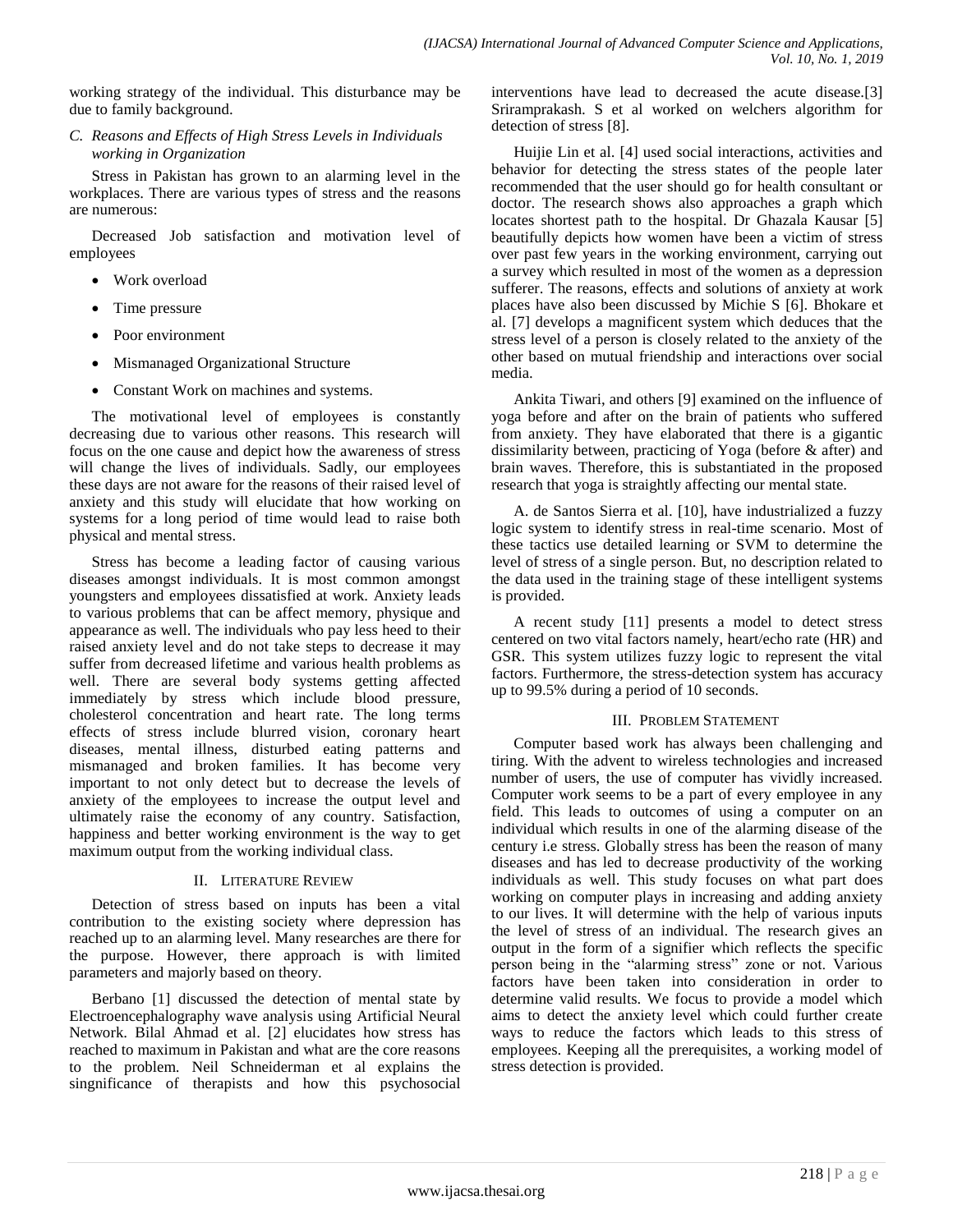#### IV. METHODOLOGY

## *A. Working Progress*

An overview of the framework is being summarized in Fig. 1. This research being carried out with the very purpose of stress detection amongst the working class has gone through various stages before its completion. A detailed overview of what kind of work has been already done previously of stress detection was carried out where Huijie Lin et al provide a detailed framework of how social media interactions have led to increase anxiety and depression. Various others highlight the significance of stress detection which has placed an impact on the working class and yield as well. This lead to collection of data for the research work as well. A questionnaire was developed which carried out the survey of 70 employees in a software house in which their job satisfaction, no of hours working on computer and the time when they feel stressed was carried out. With the questionnaire, interviews of employees from another software house were carried out. The purpose of questionnaire and interviews was that when the data of questionnaire was taken into account, it was found out that many listed their stress level as "low" and said that they didn't notice any "kind" of stress except some physical burden while during the interviews according to their gestures, it was concluded that nearly all the employees suffered depression while working constantly for hours on computer systems in one phase or the other. After the collection of data, a model using fuzzy inference system was developed which categorized the class of employees in high low or medium stress levels.

### *B. Proposed Model*

The raw data is taken and converted into fuzzy labels. The input variables are first converted into fuzzy label sets. From the fuzzy rule base the rules in form of *if-then*are formed according to the input values and then the detection of level of stress is done. The same input variables are given in artificial neural network and the output is being used for the learning of the model. The model is represented in Fig. 2 which depicts the input variables being taken to Artificial Neural Network and the output being used for training of the system and the other inputs are used by fuzzy inference engine where the inputs are labeled. Their membership functions are defined and then rule based detects the level of stress using the previous pre-defined rules in the engine or defining some new rules according to the given particular input variation. The following steps are taken in an initial step of Fuzzification.

The data is first made into labels. For age Young (Y) and Adult (A). For input variables of Blood pressure (B.P) membership functions are created. Facial Expressions are labeled as F.E while Number of Hours working on computer is categorized in as N.O.H. The internal temperature being termed as I.E. Heart beat is taken as H.B.

Membership functions are defined with ranges of each of the variables. Table 1 depicts how the raw data is segregated in ranges.



Fig. 1. Diagrammatic Summary of the Working Process.



Fig. 2. An Overview of Fuzzification.

TABLE I. RANGE IDENTIFICATION OF THE RAW DATA

| <b>Heart Beat</b>     | <b>High (90-125)</b>   | Low $(50-70)$ | <b>Medium (70-90)</b>  |
|-----------------------|------------------------|---------------|------------------------|
|                       | beats/min)             | beats/min)    | beats/min)             |
| <b>Blood Pressure</b> | High                   | Low           | Medium                 |
|                       | 110-150 mm/Hg          | $60-90$ mm/Hg | $80-120$ mm/Hg         |
| Age                   | Young<br>$15-30$ years |               | Adult<br>$25-50$ years |
| <b>Number of</b>      | High                   | Low           | Medium                 |
| <b>Hours</b>          | 6-8 hours              | 8-10 hours    | $10-12$ hours          |
| <b>Facial</b>         | Happy                  | Sad           | Angry                  |
| <b>Expressions</b>    | $4-6$                  | $0 - 3$       | $6-10$                 |
| <b>Internal</b>       | High                   | Low           | Medium                 |
| <b>Temperature</b>    | 98-100F                | 96-97 F       | 97-98 F                |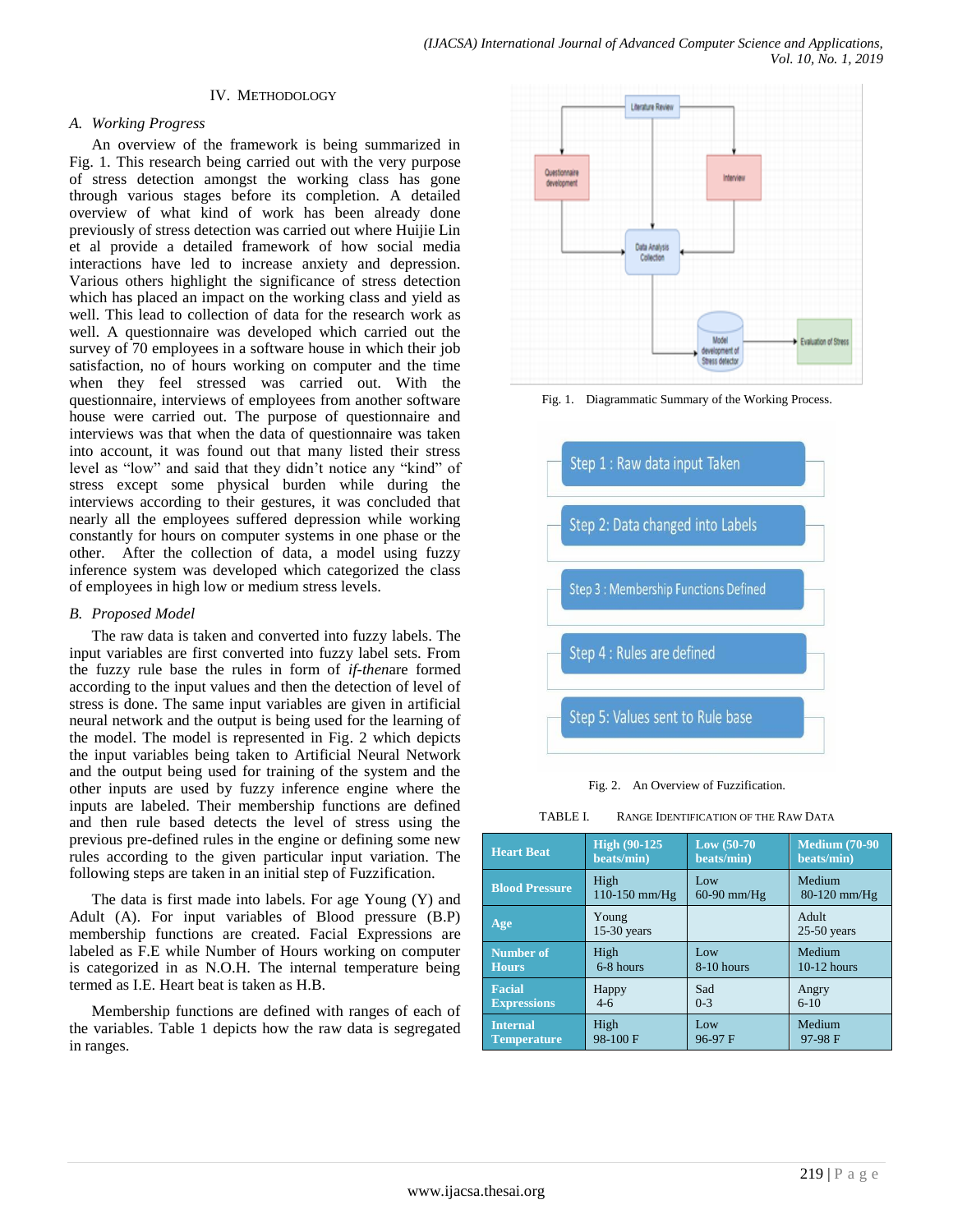Table 2 shows the raw data taken from the employees and how latterly it will be converted according to the defined membership functions. After separating the ranges of the raw data, these inputs are then defined in membership functions with numerical inclusion. The values are defined and then the rule base works for the range of following data.

Then these values are placed into hundreds of if then rule i.e. fuzzy rule base.

*1*) If facial expressions = angry then stress level = high

*2)* If age =young, n.o.h=high, b.p=high then stress level= high

*3)* If age =young, n.o.h=low, b.p=low then stress level= low

*4)* If age =adult, n.o.h=high, i.t=high then stress level= high

*5)* If age =young, f.e=happy, b.p=medium then stress level= medium

*6)* If age =young, f.e=sad, b.p=medium then stress level= medium

*7)* If age =young, i.t=high, b.p=medium then stress level= high

*8)* The obtained data is then sent to defuzzifier where these values are converted into numerical data which at the end indicate the output of stress either low, high or medium.

Fig. 3 gives a detailed overview of the model of our proposed scheme. We carried out the research via questionnaire and interviews and then using MatLab and ANFIS rule base. The results clearly indicate the stress level of the employee. The system uses ANN and is in Constant process of learning and adapting.

TABLE II. RAW DATA 25 EMPLOYEES

| Sr#                     | Age    | NOH                   | BP  | $\overline{H}\overline{B}$ | <b>FE</b>             | IT   |
|-------------------------|--------|-----------------------|-----|----------------------------|-----------------------|------|
| $\boldsymbol{I}$        | 15     | 6                     | 90  | 70                         | $\boldsymbol{\theta}$ | 96.1 |
| $\overline{2}$          | $18\,$ | $\boldsymbol{8}$      | 110 | 70                         | $\boldsymbol{\theta}$ | 96.3 |
| $\overline{\mathbf{3}}$ | 30     | 10                    | 87  | 70                         | $\boldsymbol{l}$      | 96.5 |
| $\overline{4}$          | 32     | $\boldsymbol{\delta}$ | 120 | 80                         | $\cal I$              | 96.0 |
| Ø                       | 19     | 12                    | 135 | 110                        | $\sqrt{2}$            | 97.3 |
| $\boldsymbol{6}$        | 26     | $12$                  | 140 | 120                        | $\boldsymbol{\beta}$  | 96.9 |
| $\overline{7}$          | 28     | 6                     | 147 | 90                         | $\sqrt{5}$            | 98.1 |
| $\boldsymbol{\delta}$   | 36     | $\boldsymbol{8}$      | 82  | 90                         | $\mathfrak{Z}$        | 98.3 |
| $\boldsymbol{g}$        | 37     | $\overline{7}$        | 96  | 92                         | $\overline{c}$        | 98.5 |
| 10                      | 19     | 6                     | 110 | 91                         | $\overline{4}$        | 99.9 |
| $\cal{I}I$              | 22     | $\boldsymbol{7}$      | 100 | 76                         | $\overline{c}$        | 96.1 |
| 12                      | 21     | $\boldsymbol{8}$      | 147 | 74                         | $\overline{4}$        | 96.3 |
| 13                      | 26     | $10\,$                | 135 | 89                         | $\mathfrak{1}$        | 96.5 |
| 14                      | 25     | 12                    | 138 | 111                        | $\mathfrak{1}$        | 96.0 |
| $15\,$                  | 24     | 12                    | 141 | 123                        | $\boldsymbol{\delta}$ | 97.3 |
| 16                      | 29     | 12                    | 100 | 55                         | 6                     | 96.9 |
| 17                      | 30     | 6                     | 96  | 77                         | $\boldsymbol{\delta}$ | 98.1 |
| 18                      | 30     | 9                     | 98  | 98                         | $\overline{c}$        | 98.3 |
| 19                      | 31     | 6                     | 95  | 124                        | $\mathfrak{Z}$        | 98.5 |
| 20                      | 40     | 5                     | 94  | 102                        | $\mathfrak{1}$        | 99.9 |
| 21                      | 45     | 10                    | 95  | 100                        | $\boldsymbol{\delta}$ | 100  |
| $22\,$                  | 49     | 10                    | 88  | 89                         | $\overline{4}$        | 97.7 |
| 23                      | 36     | 12                    | 77  | 67                         | 5                     | 98.9 |
| 24                      | 24     | 10                    | 60  | 90                         | $\overline{4}$        | 96.6 |
| 25                      | 23     | 12                    | 68  | 110                        | $\sqrt{5}$            | 97.3 |



Fig. 3. Proposed Model of ANN and FIS.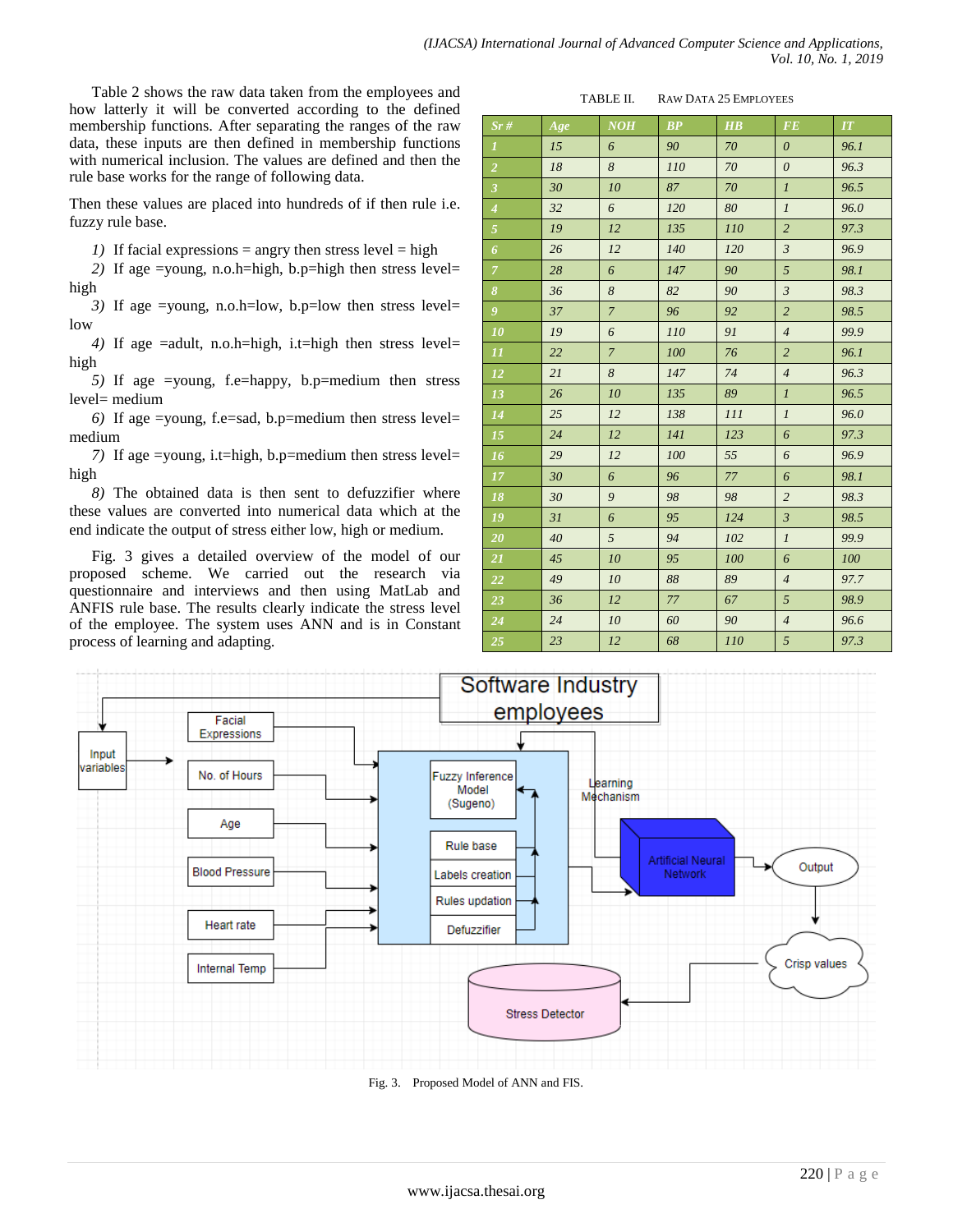#### V. RESULT AND ANALYSIS

The main purpose of this research paper is to analysis the stress level in people working in software house and facing many problems (Physical and Health) during their hectic working time or in their life. The questionnaire is used to gather data from software houses. Some interviews are also arranged. This paper presents the extracted data of these surveys. Table 3 presents the percentage of employees which have answered the questionnaire and how they respond to interviews was different as well. 93% of employees stated yes to the question of facing stress at work either physical or mental. Later, for those who were indicated high stress were given another set of questions represented in Table 4 which took the input for their physical conditions during the stress. Graph 1 then shows the result of factors which supported employees at work and how these factors contribute to rise or fall of stress levels. Graph 2 on contrary explains how employees engage themselves to relieve stress anxiety and depression at work via various activities.

TABLE III. QUESTIONNAIRE RESULT

| <b>Questions</b>                                                                     | <b>Yes</b> | N <sub>0</sub> |
|--------------------------------------------------------------------------------------|------------|----------------|
| Do you meet all the demand of your job?                                              | 53%        | 47%            |
| Do you have any stress (due to family, work or<br>personal)?                         | 93%        | 7%             |
| Do you feel any physiological and emotional effect<br>in yourself due to stress?     | 65%        | 35%            |
| Did you diagnose any disease due to stress?                                          | 54%        | 46%            |
| Are you Physically fit after your work or job?                                       | 35%        | 65%            |
| Are your happy with your working hour (time<br>duration of your work)?               | 68%        | 32%            |
| Do you have any medium for entertainment due to<br>work break to relax yourself?     | 50%        | 50%            |
| Is your job demand from yourself over shifting<br>rather than regular time duration? | 71%        | 29%            |
| Are you satisfied from your job?                                                     | 33%        | 77%            |
| Is your family or work getting affected from each<br>other?                          | 86%        | 77%            |

| TABLE IV. | <b>INPUT PARAMETERS</b> |
|-----------|-------------------------|
|           |                         |

| S# | <b>Ouestions</b>                                                    | <b>Adult</b> | Young |
|----|---------------------------------------------------------------------|--------------|-------|
| 1. | I have blood pressure problem                                       | 40%          | 60%   |
| 2. | I have back pain, headache, muscle<br>stress or neck/shoulder pain. | 50%          | 50%   |
| 3. | My heart rate mostly increase during<br>stressing time.             | 47%          | 53%   |
| 4. | My pupil contraction level vary of<br>and on.                       | 43%          | 57%   |
| 5. | I often feel my Internal temperature<br>changes.                    | 46%          | 54%   |
| 6. | I fastly gain weight due to increase in<br>working hour.            | 50%          | 50%   |

**Analysis - The factors make them to work**



Graph. 1. Factors Supporting at Work.

**Analysis - The Way People Engage themselves to Relieve Stress**



Graph. 2. Relieving Stress.

According to the survey, data of seventy five patients their working hours, pupil contractions, internal temperature, heart rate, blood pressure and facial expression was taken into account. The input values were taken as listed in Table 5. The input was then applied on ANFIS model which comprised of 150 rules and the model was trained. The training result is shown in Fig. 4. In the aftermath, the model was tested for the same data and some outlier values which then determined the error rate probability which seemed that the error decreased with increased number of iterations. The results and the model structure developed depicted in Fig. 5 and 6, respectively. Data is validated and checked on the developed system as shown in Fig. 6. The model is then checked as given in Fig. 7 and the model is then trained by giving other data inputs depicted represented by in Fig. 8. Laterly, Fuzzy inference Expert's output is generated shown in Fig. 9. This developed model is then finally tested for huge and variable data inputs once again as shown in Fig. 10. The surface model representing the inputs taken and output developed is then taken into consideration (Fig. 11). Surface viewer of fuzzy inference system can also be seen in Fig. 12.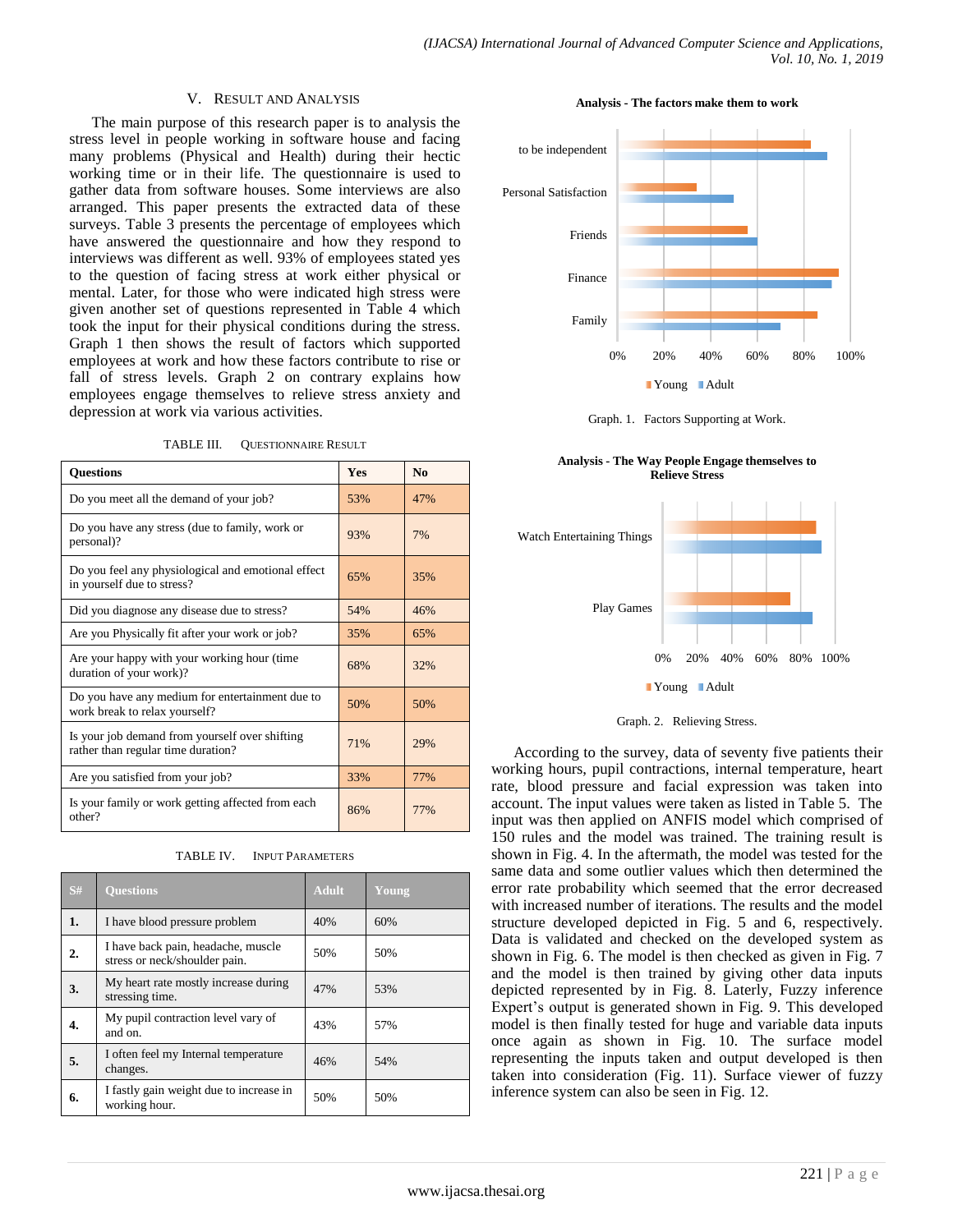| TABLE V.<br>PARAMETRIC VALUES |                  |    |            |          |           |              |                  |
|-------------------------------|------------------|----|------------|----------|-----------|--------------|------------------|
| $\mathbf{1}$                  | <b>FE</b>        | IT | <b>NOH</b> | $\rm BP$ | <b>HR</b> | AGE          | <b>OP</b>        |
| $\boldsymbol{2}$              | 0                | 97 | 8          | 150      | 70        | 15           | 59.718           |
| 3                             | 5                | 98 | 12         | 160      | 80        | 17           | 61.641           |
| 4                             | 10               | 99 | 12         | 250      | 120       | 21           | 98.398           |
| 5                             | 0                | 97 | 10         | 200      | 80        | 22           | 0                |
| 6                             | $\mathbf{1}$     | 99 | 12         | 160      | 85        | 23           | 62.022           |
| $\overline{7}$                | 6                | 98 | 8          | 200      | 80        | 25           | 85.733           |
| 8                             | 0                | 98 | 12         | 210      | 858       | 27           | $\boldsymbol{0}$ |
| 9                             | 8                | 99 | 12         | 270      | 112       | 28           | 99.596           |
| <b>10</b>                     | 2                | 98 | 11         | 230      | 100       | 35           | 8                |
| 11                            | $\boldsymbol{0}$ | 97 | 9          | 200      | 99        | 45           | $\boldsymbol{0}$ |
| 12                            | $\overline{4}$   | 98 | 10         | 170      | 80        | 41           | 62.662           |
| 13                            | 5                | 97 | 12         | 200      | 80        | 29           | 73.481           |
| 14                            | 8                | 98 | 12         | 230      | 98        | 50           | 82.235           |
| 15                            | 6                | 98 | 11         | 200      | 87        | $\mathbf{1}$ | 77.798           |
| 16                            | 1                | 97 | 9          | 210      | 90        | 34           | 6                |
| 17                            | 8                | 99 | 12         | 270      | 123       | 26           | 100.47           |
| 18                            | 6                | 98 | 8          | 200      | 82        | 45           | 72.571           |
| 19                            | 2                | 99 | 8          | 210      | 81        | 23           | 79.041           |
| 20                            | 10               | 99 | 12         | 260      | 122       | 24           | 96.764           |
| 21                            | 2                | 97 | 10         | 190      | 98        | 23           | 72.589           |
| 22                            | 6                | 98 | 9          | 210      | 99        | 28           | 78.302           |
| 23                            | 9                | 99 | 12         | 250      | 121       | 40           | 91.404           |
| 24                            | $\mathbf{1}$     | 97 | 8          | 105      | 100       | 27           | 49.371           |
| 25                            | 4                | 98 | 10         | 100      | 99        | 23           | 47.869           |
| 26                            | 8                | 99 | 12         | 90       | 97        | 22           | 44.881           |
| 27                            | 2                | 97 | 9          | 120      | 105       | 30           | 52.645           |
| 28                            | 4                | 99 | 8          | 129      | 106       | 32           | 54.714           |
| 29                            | 8                | 98 | 9          | 115      | 105       | 28           | 50.639           |
| 30                            | $\mathfrak{Z}$   | 97 | 8          | 110      | 106       | 29           | 50.776           |
| 31                            | 5                | 98 | 10         | 100      | 98        | 24           | 47.339           |
| 32                            | 9                | 99 | 12         | 100      | 80        | 22           | 43.885           |
| 33                            | 3                | 99 | 9          | 112      | 100       | 26           | 50.618           |
| 34                            | 6                | 98 | 7          | 210      | 100       | 23           | 79.325           |
| 35                            | 10               | 98 | 8          | 110      | 106       | 46           | 47.564           |
| 36                            | 3                | 97 | 9          | 110      | 106       | 35           | 6                |
| 37                            | 5                | 96 | 8          | 211      | 104       | 27           | 2                |
| 38                            | 8                | 97 | 9          | 111      | 105       | 26           | 7                |
| 39                            | $\mathbf{1}$     | 96 | 12         | 250      | 95        | 22           | 5                |
| 40                            | 6                | 98 | 13         | 201      | 96        | 24           | $\overline{c}$   |
| 41                            | 8                | 99 | 14         | 230      | 95        | 22           | 6                |
| 42                            | $\mathfrak{2}$   | 97 | 12         | 110      | 98        | 27           | 10               |
| 43                            | 6                | 99 | 12         | 210      | 110       | 26           | 2                |
| 44                            | 10               | 97 | 13         | 105      | 111       | 24           | 8                |
| 45                            | 3                | 98 | 15         | 190      | 98        | 21           | $\mathfrak{2}$   |
| 46                            | $\boldsymbol{7}$ | 99 | 14         | 180      | 99        | 27           | $\,1\,$          |

| (IJACSA) International Journal of Advanced Computer Science and Applications, |                      |  |
|-------------------------------------------------------------------------------|----------------------|--|
|                                                                               | Vol. 10, No. 1, 2019 |  |

| 47               | 9              | 96 | 12 | 225 | 99  | 26 | 3                |  |
|------------------|----------------|----|----|-----|-----|----|------------------|--|
| 48               | $\mathbf{1}$   | 97 | 13 | 115 | 99  | 25 | 8                |  |
| 49               | $\overline{7}$ | 99 | 11 | 245 | 89  | 24 | 9                |  |
| 50               | 8              | 97 | 11 | 195 | 88  | 29 | 6                |  |
| 51               | 3              | 96 | 11 | 210 | 99  | 29 | $\overline{4}$   |  |
| 52               | $\tau$         | 97 | 14 | 215 | 90  | 28 | 3                |  |
| 53               | 10             | 98 | 14 | 210 | 95  | 26 | $\overline{c}$   |  |
| 54               | $\overline{c}$ | 98 | 11 | 195 | 111 | 29 | $\,1$            |  |
| 55               | $\tau$         | 99 | 11 | 116 | 100 | 27 | 10               |  |
| 56               | 9              | 96 | 13 | 111 | 105 | 24 | 9                |  |
| 57               | 3              | 97 | 14 | 200 | 105 | 23 | 3                |  |
| 58               | 5              | 93 | 13 | 180 | 99  | 24 | 6                |  |
| 59               | 8              | 95 | 13 | 150 | 99  | 26 | 8                |  |
| 60               | $\mathbf{1}$   | 99 | 12 | 190 | 98  | 22 | $\sqrt{6}$       |  |
| 61               | 6              | 98 | 14 | 201 | 96  | 22 | 3                |  |
| 62               | 9              | 97 | 12 | 150 | 90  | 25 | $\tau$           |  |
| 63               | $\mathbf{1}$   | 96 | 11 | 140 | 95  | 25 | 9                |  |
| 64               | 5              | 99 | 11 | 240 | 95  | 24 | $\boldsymbol{7}$ |  |
| 65               | 9              | 97 | 14 | 260 | 89  | 25 | 10               |  |
| 66               | $\sqrt{2}$     | 99 | 13 | 170 | 90  | 24 | $\tau$           |  |
| 67               | 6              | 98 | 13 | 160 | 89  | 21 | 5                |  |
| 68               | 10             | 95 | 14 | 108 | 90  | 23 | $\overline{7}$   |  |
| 69               | 3              | 98 | 14 | 180 | 101 | 22 | 3                |  |
| 70               | $\overline{4}$ | 97 | 12 | 200 | 97  | 28 | $\overline{c}$   |  |
| 71               | $\mathfrak{Z}$ | 98 | 8  | 205 | 101 | 39 | $\mathbf{1}$     |  |
| 72               | 5              | 98 | 9  | 225 | 80  | 21 | 3                |  |
| 73               | 8              | 99 | 13 | 230 | 89  | 34 | 5                |  |
| 74               | $\tau$         | 97 | 11 | 200 | 98  | 25 | $\overline{2}$   |  |
| 75               | 9              | 99 | 14 | 260 | 101 | 32 | 7                |  |
| indal achievable |                |    |    |     |     |    |                  |  |

|                                      | tecial_expression = 25 | ldood_pressure = 135 | age = 32.5 | No_of_hours = 11 | internal_tempreture = 39 | Heart_rate = 106 | $\text{output} = 0.944$ |
|--------------------------------------|------------------------|----------------------|------------|------------------|--------------------------|------------------|-------------------------|
|                                      |                        |                      |            |                  |                          |                  |                         |
| $\sqrt{2}$<br>3                      |                        |                      |            |                  |                          |                  |                         |
|                                      |                        |                      |            |                  |                          |                  |                         |
| 5                                    |                        |                      |            |                  |                          |                  |                         |
| $\boldsymbol{\delta}$                |                        |                      |            |                  |                          |                  |                         |
| 8                                    |                        |                      |            |                  |                          |                  |                         |
| 9                                    |                        |                      |            |                  |                          |                  |                         |
| $10\,$<br>$\uparrow$                 |                        |                      |            |                  |                          |                  |                         |
| 12                                   |                        |                      |            |                  |                          |                  |                         |
| 13<br>14                             |                        |                      |            |                  |                          |                  |                         |
| 15                                   |                        |                      |            |                  |                          |                  |                         |
| 16                                   |                        |                      |            |                  |                          |                  |                         |
| $\ensuremath{\mathcal{V}}$<br>$18\,$ |                        |                      |            |                  |                          |                  |                         |
| 19                                   |                        |                      |            |                  |                          |                  |                         |
| $20\,$                               |                        |                      |            |                  |                          |                  |                         |
| $\overline{\mathbf{2}}$<br>$\it 2$   |                        |                      |            |                  |                          |                  |                         |
| $2\!\!3$                             |                        |                      |            |                  |                          |                  |                         |
| $\boldsymbol{\mathcal{U}}$           |                        |                      |            |                  |                          |                  |                         |
| $\rm{Z}$<br>$\mathfrak{B}$           |                        |                      |            |                  |                          |                  |                         |
| $\overline{\mathcal{U}}$             |                        |                      |            |                  |                          |                  |                         |
| $2\hbar$<br>$2\hskip-3.5pt\beta$     |                        |                      |            |                  |                          |                  |                         |
| $\mathfrak{A}$                       |                        |                      |            |                  |                          |                  |                         |
|                                      |                        |                      |            |                  |                          |                  |                         |

Fig. 4. Rule Viewer (Sugeno Model).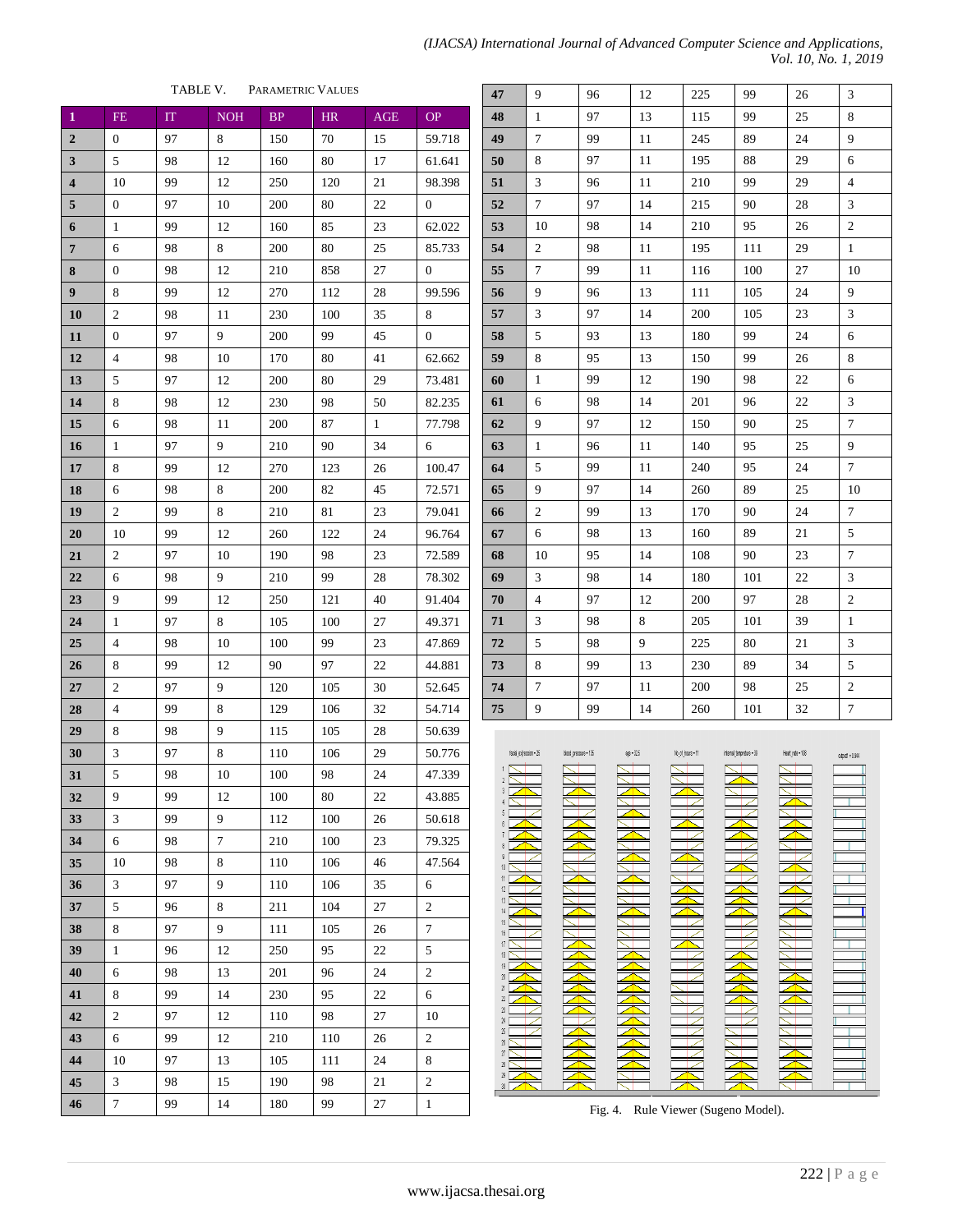## *(IJACSA) International Journal of Advanced Computer Science and Applications, Vol. 10, No. 1, 2019*



Fig. 5. Error Detection after Generating FIS.



Fig. 6. Data Testing.



Fig. 7. Data Checking.



Fig. 8. Model Training.



Fig. 9. Generating FIS.



Fig. 10. Data Testing.